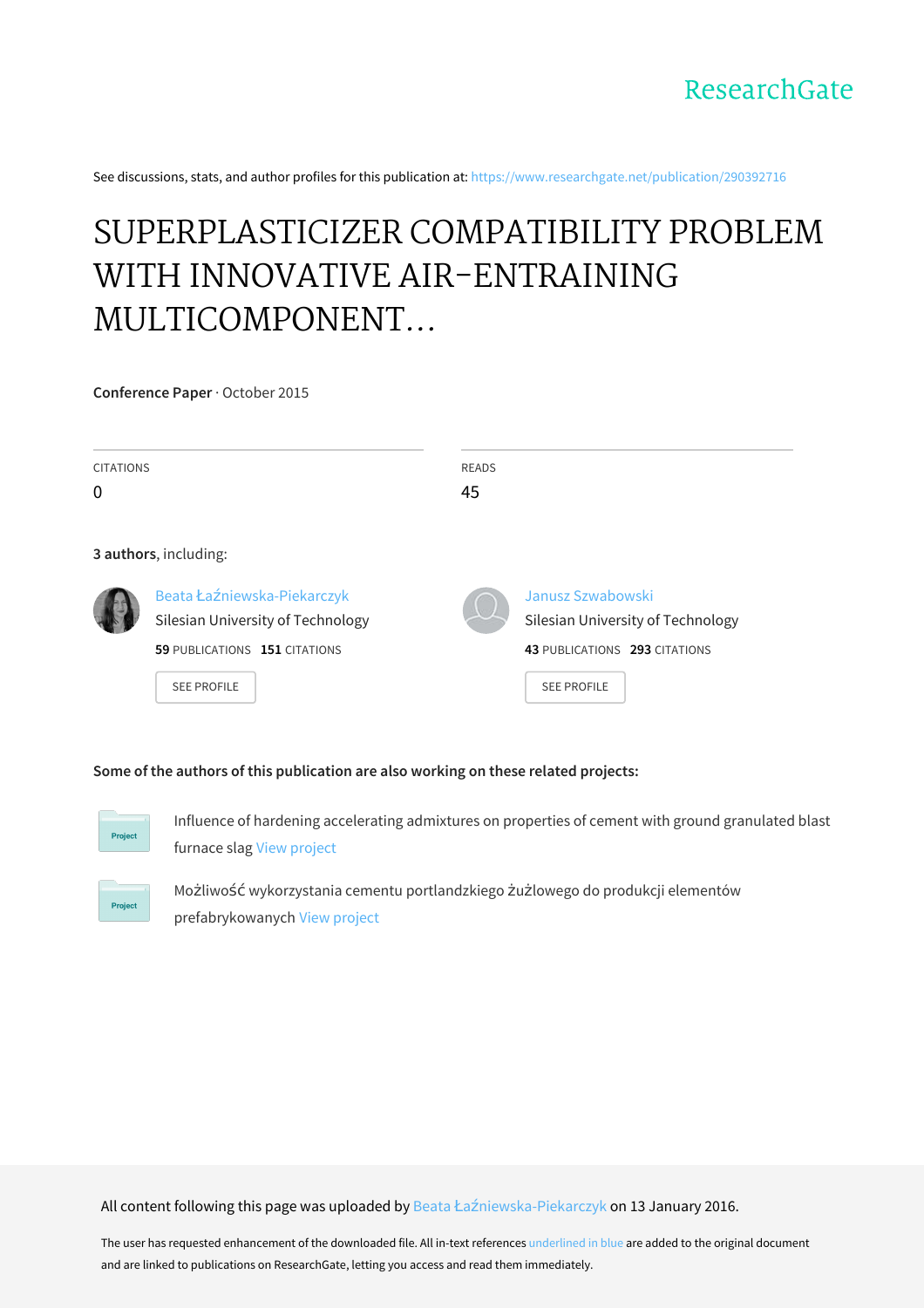# **SUPERPLASTICIZER COMPATIBILITY PROBLEM WITH INNOVATIVE AIR-ENTRAINING MULTICOMPONENT PORTLAND CEMENT**

Beata Łaźniewska-Piekarczyk<sup>1</sup>, Janusz Szwabowski<sup>1</sup>, Patrycja Miera<sup>1</sup>

1. Silesian Technical University, Faculty of Civil Engineering, Department of Building Materials and Processes Engineering, Akademicka 5 Str., 44-100 Gliwice, Poland.

# *Abstract*

*When increasing the degree of fluidity of previously aerated cementitious mixtures, there is a problem of maintaining their correct aeration. Most of the available superplasticizers cause a significant increase of the air content of concrete mixtures. The problem of compatibility of superplasticizer and air-entraining admixture increases in case of multicomponent Portland cement, due to different effects of these additives. It comes down to achieving a compatibility of the three variables mentioned in the title of paper, due to the required air entrainment and consistency of mixture. Achieving compatibility of such a system requires a series of experimental studies that were presented in the paper together with their resulting indications.*

# *Originality*

*The research results conducted by the authors proved that in case of previously air-entrained concrete, i.e. performed with the use of that is made with innovative air-entraining multicomponent Portland cement, after the addition of new generation superplasticizer occurs very large increase in air entrainment. The problem of compatibility of superplasticizers with innovative air-entraining multicomponent Portland cement is very important and new. Compatibility testing of superplasticizers with the air-entraining cement with were not conducted. The authors did not find similar results of studies in the literature.*

*Keywords: air-entraining cement, fly ash, air-entraining admixture, superplasticizer, compatibility, air-content.*

 <sup>1</sup> **Corresponding author: beata.lazniewska@polsl.pl; tel. +48-32-237-2294, fax +48-32-237-2737.**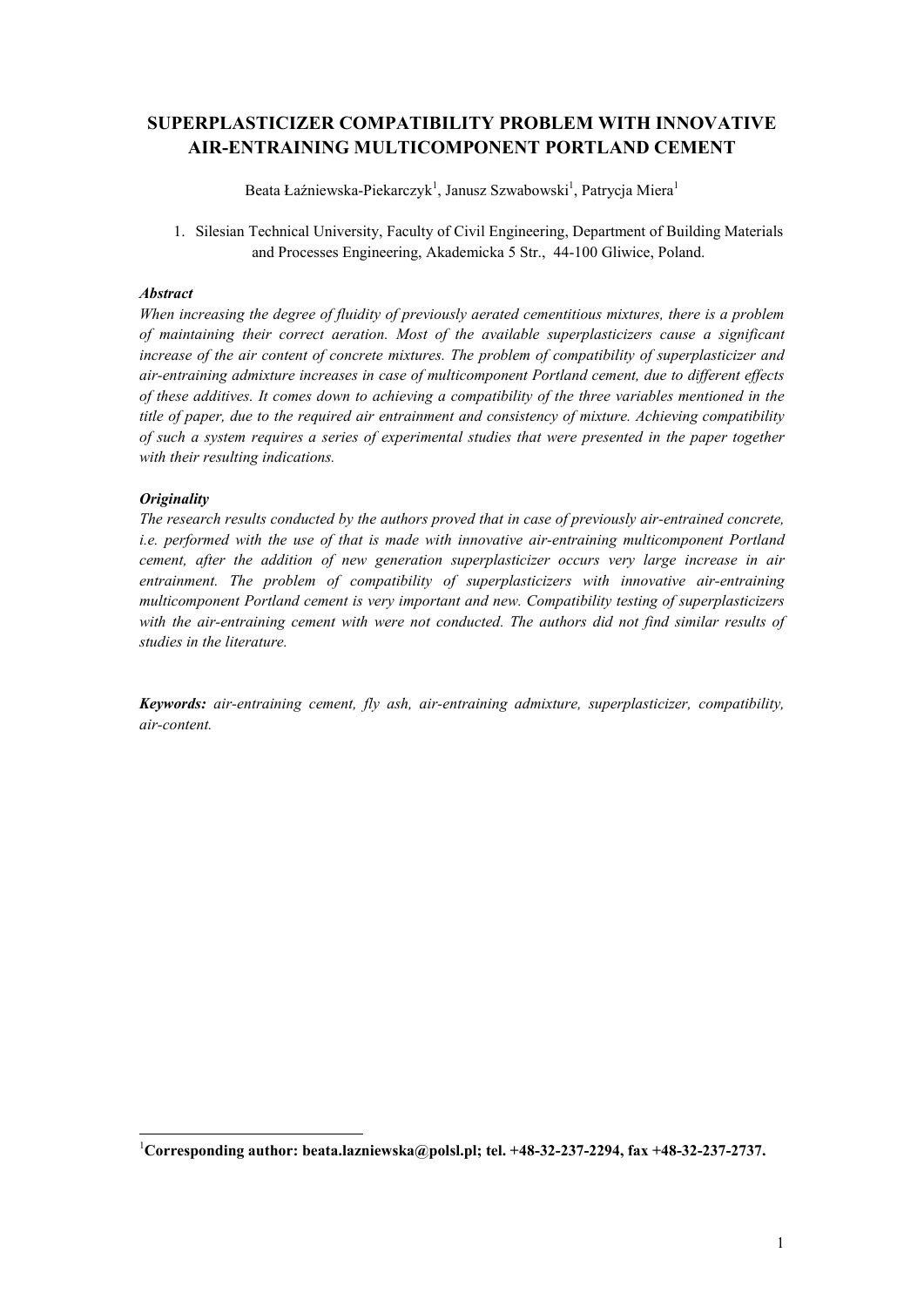#### **1. Introduction**

In order to maintain better durability performance and extended service life in freezing and thawing environments, concrete must consists of a proper air-void system. For this, a suitable amount of entrained air-voids with accurate specific surface and spacing factor should be maintained in concrete. Commonly, limits on volume of air-voids or air content are specified although the role of spacing factor is important. This is due to the fact that the air content can be determined more effortlessly and immediately than spacing factor (Safiuddin Md., et al. 2006). It may happen that the variation in cement's type while keeping all other technological and material parameters, may decrease concrete's frost resistance (Gebler S. and Klieger P., 1983), ([Freeman E., et al.](https://www.researchgate.net/publication/222856884_Interactions_of_carbon-containing_fly_ash_with_commercial_air-entraining_admixtures_for_concrete?el=1_x_8&enrichId=rgreq-1e2414c3b435bb5acfa0a57271403cda-XXX&enrichSource=Y292ZXJQYWdlOzI5MDM5MjcxNjtBUzozMTc0ODMyMDQ5NzI1NDVAMTQ1MjcwNTMwMjY0OQ==) 1997), (Kjellsen K. and [Atlassi E., 1999](https://www.researchgate.net/publication/223024369_Pore_structure_of_cement_silica_fume_system_Presence_of_hollow-shell_pores?el=1_x_8&enrichId=rgreq-1e2414c3b435bb5acfa0a57271403cda-XXX&enrichSource=Y292ZXJQYWdlOzI5MDM5MjcxNjtBUzozMTc0ODMyMDQ5NzI1NDVAMTQ1MjcwNTMwMjY0OQ==)). This issue is clearly formulated by the opinion of Committee 225 (Guide to the Selection and Use of Hydraulic Cements) and Committee 201 (Guide to Durable Concrete) of American Concrete Institute (ACI). It is stated that: "variations of Portland cements and composite cements, allow to obtain the same level of concrete's frost resistance, providing the correct proportions of components and correct mixture's air-entrainment. Crucial, from the point of final air-entrainment effect view apart from the graining, is the type and amount of mineral additives included in cements (blast furnace cement CEM III, pozzolanic cement CEM IV and composite cement CEM V). Mineral additives activate beneficial changes in the structure of paste's porosity (concrete) resulting in decrease of capillary pores and increase of gel pores. The test results of concrete on cements with mineral additives show that despite enhanced sealing and higher resistance, there are problems with frost resistance of non-air-entrained concretes, even under conditions of moderate frost effect.

One solution to the problem is the creation of possibilities of the use of cement with mineral additives containing in the composition of which air-entraining admixture (AEA): air-entraining multicomponent Portland cement. The goal of the project supervised by the authors is to establish the innovative technology of the aerating cements production for designing and production of freeze and thaw resistant concrete. Aerating cements technology concludes dosing aerating additives in the grinding or blending process of cement production. Project focuses principally on cements containing large numbers of non-clinker constituents, i.e. Portland-composite cements CEM II (CEM II/B-V, CEM II/B-S), blast furnace cement CEM III (CEM III/A, CEM III/A NA) and composite cements CEM V (CEM V/A, CEM V/B). This choice of aerating cements for implementation by cement industry fits the sustainable development philosophy. The another favor of the project will be original contribution to the new cement and concrete scientific approaches. However, the results of studies conducted by the authors have shown that the use of new generation superplasticizer with the previously air-entrained concrete mixture causes a problem of maintaining the proper air entrainment. The research results (Mosquet M. 2003), (Sakai E., [et al., 2006](https://www.researchgate.net/publication/222309215_Influence_of_superplasticizers_on_the_hydration_of_cement_and_the_pore_structure_of_hardened_cement?el=1_x_8&enrichId=rgreq-1e2414c3b435bb5acfa0a57271403cda-XXX&enrichSource=Y292ZXJQYWdlOzI5MDM5MjcxNjtBUzozMTc0ODMyMDQ5NzI1NDVAMTQ1MjcwNTMwMjY0OQ==)), (Szwabowski J. and [Łaźniewska-Piekarczyk B., 2008](https://www.researchgate.net/publication/283876457_The_increase_of_air_content_in_SCC_mixes_under_the_influence_of_carboxylate_superplasticizer?el=1_x_8&enrichId=rgreq-1e2414c3b435bb5acfa0a57271403cda-XXX&enrichSource=Y292ZXJQYWdlOzI5MDM5MjcxNjtBUzozMTc0ODMyMDQ5NzI1NDVAMTQ1MjcwNTMwMjY0OQ==)) show that the new generation of SPs have side effects manifested by increasing the air content in the mixture (Table 1). The air content in the hardened concrete, which is a side effect of SP, may be higher than 8% (Szwabowski J. and Łaźniewska-Piekarczyk B., 2008). The solution to the present problem is the condition of compatibility of system: innovative air-entraining cement and superplasticizer (SP), due to the presence of the air in the mixture and its consistency.

| Table 1 Influence of superplasticizers type on air-content of mixture (Mosquet M. 2003) |  |  |  |
|-----------------------------------------------------------------------------------------|--|--|--|
|-----------------------------------------------------------------------------------------|--|--|--|

| Type of SP  | Lignosulfonate | Naphthalene | Melamine   | A new generation of superplasticizers |                        |
|-------------|----------------|-------------|------------|---------------------------------------|------------------------|
|             |                | <b>SNF</b>  | <b>SMF</b> | Polycarboxylate<br><b>PCP</b>         | Aminophosphonates      |
|             |                |             |            |                                       | polyoxyethylene<br>AAP |
| Air content | $++$           |             |            | $^{++}$                               |                        |

The present study is an experimental analysis of the impact of the type of plasticizing and superplasticizing admixtures on the air content and consistency of cement based mixtures made with the participation of the air-entraining innovative CEM II/B-V. Unfortunately, fly ash which contains carbon can attract and absorb the surfactants in AEAs ([Kqlaots I., et al., 2004](https://www.researchgate.net/publication/223719423_Size_distribution_of_burned_carbon_in_coal_fly_ash_and_its_implications?el=1_x_8&enrichId=rgreq-1e2414c3b435bb5acfa0a57271403cda-XXX&enrichSource=Y292ZXJQYWdlOzI5MDM5MjcxNjtBUzozMTc0ODMyMDQ5NzI1NDVAMTQ1MjcwNTMwMjY0OQ==)). As model cement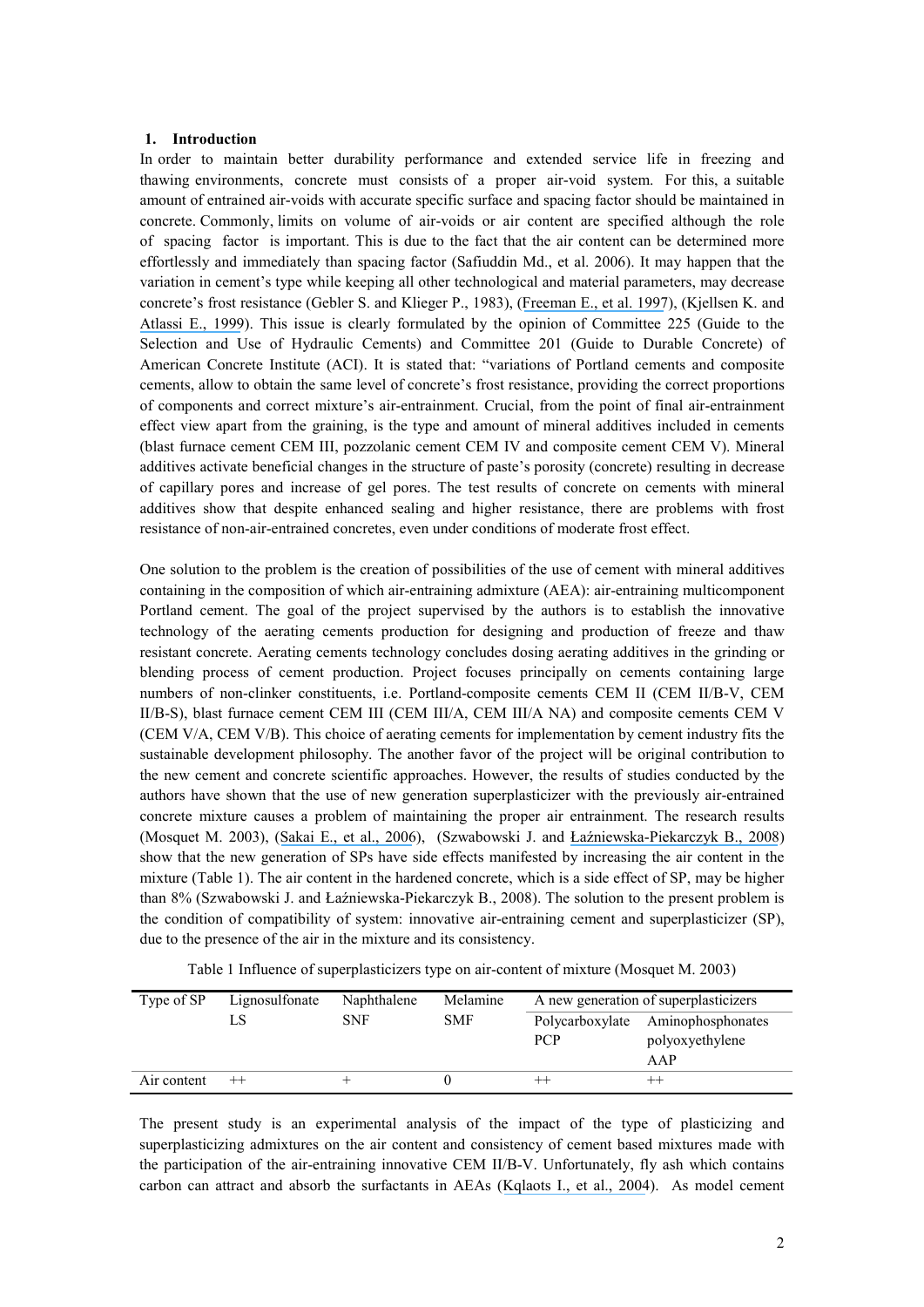based mixture adopted the reference cement mortar according PN-EN 480-1. Four types of airentraining innovative cement were used, diversified manufacturing technology (jointly mixed and ground together), with the participation of two different types of air-entraining admixture: natural and synthetic. The consistency of mortars was changed with different types of plasticizing and superplasticizing admixtures.

# **2. Research significance**

In case of previously air-entrained concrete that is made with an air-entraining cement, after the addition of new generation SP occurs very large increase in air entrainment. The air-content of mixture according PN-EN 480-1 may be higher than 13%.

# **3. Experimental procedure**

Materials used to prepare mixtures of cement based mortars, which are the subject of the study were: air-entraining innovative CEM II/B-V (Table 2), normalized sand, distilled water and different types of plasticizing and superplasticizing admixtures (Table 3). The content of siliceous fly ash cements V in all cements is 30%. With these materials, standardized cement mortar with  $w/c = 0.50$  was prepared, in accordance with the guidelines of EN 480-1. Reference mortar are also made, i.e. air-entraining and superplasticizing without admixtures.

| Symbol of<br>cement | Type of cement; method of preparation<br>the cement | Air-entraining<br>admixture | Participation of<br>admixtures, % mass of<br>cement. |
|---------------------|-----------------------------------------------------|-----------------------------|------------------------------------------------------|
| M                   | CEM II/B-V; cement mixed together                   |                             |                                                      |
| G                   | CEM II/B-V; common ground cement                    |                             |                                                      |
| $M+S$               | CEM II/B-V; cement mixed together                   | synthetic                   | 1.70                                                 |
| $M+N$               | CEM II/B-V; common mixed cement                     | natural                     | 0.12                                                 |
| $G + S$             | CEM II/B-V; cement ground together                  | synthetic                   | 1.70                                                 |
| $G+N$               | CEM II/B-V; common ground cement                    | natural                     | 0.12                                                 |

# Table 2. Properties of the air-entraining innovative cements CEM II B-V

## Table 3 Characteristic of plasticizing and superplasticizing admixtures

| Basic chemical base of SP                                  | Symbol      | Type of admixture |
|------------------------------------------------------------|-------------|-------------------|
| polycarboxylate ether                                      | PCE-1       | III generation    |
| polycarboxylate ether                                      | PCE-2       | III generation    |
| polycarboxylate ether                                      | PCE-3       | III generation    |
| polycarboxylate ether                                      | PCE-4       | III generation    |
| modified polycarboxylates                                  | $PCP-1$     | III generation    |
| modified polycarboxylates                                  | $PCP-2$     | III generation    |
| modified naphthalenes                                      | MΝ          | III generation    |
| substances from the group of polycarboxylates              | PC          | III generation    |
| cross-linked polymers, acrylic                             | <b>CLAP</b> | III generation    |
| modified amino phosphonates                                | AAP         | III generation    |
| sulfonated naphthalene-formaldehyde resins                 | SNF-1       | II generation     |
| sulfonated naphthalene-formaldehyde resins                 | $SNF-2$     | II generation     |
| sulfonated naphthalene-formaldehyde resins                 | <b>SMF</b>  | II generation     |
| modified lignosulfonates                                   | $MLG-1$     | I generation      |
| modified lignosulfonates / carbohydrates of natural origin | $MLG-2$     | I generation      |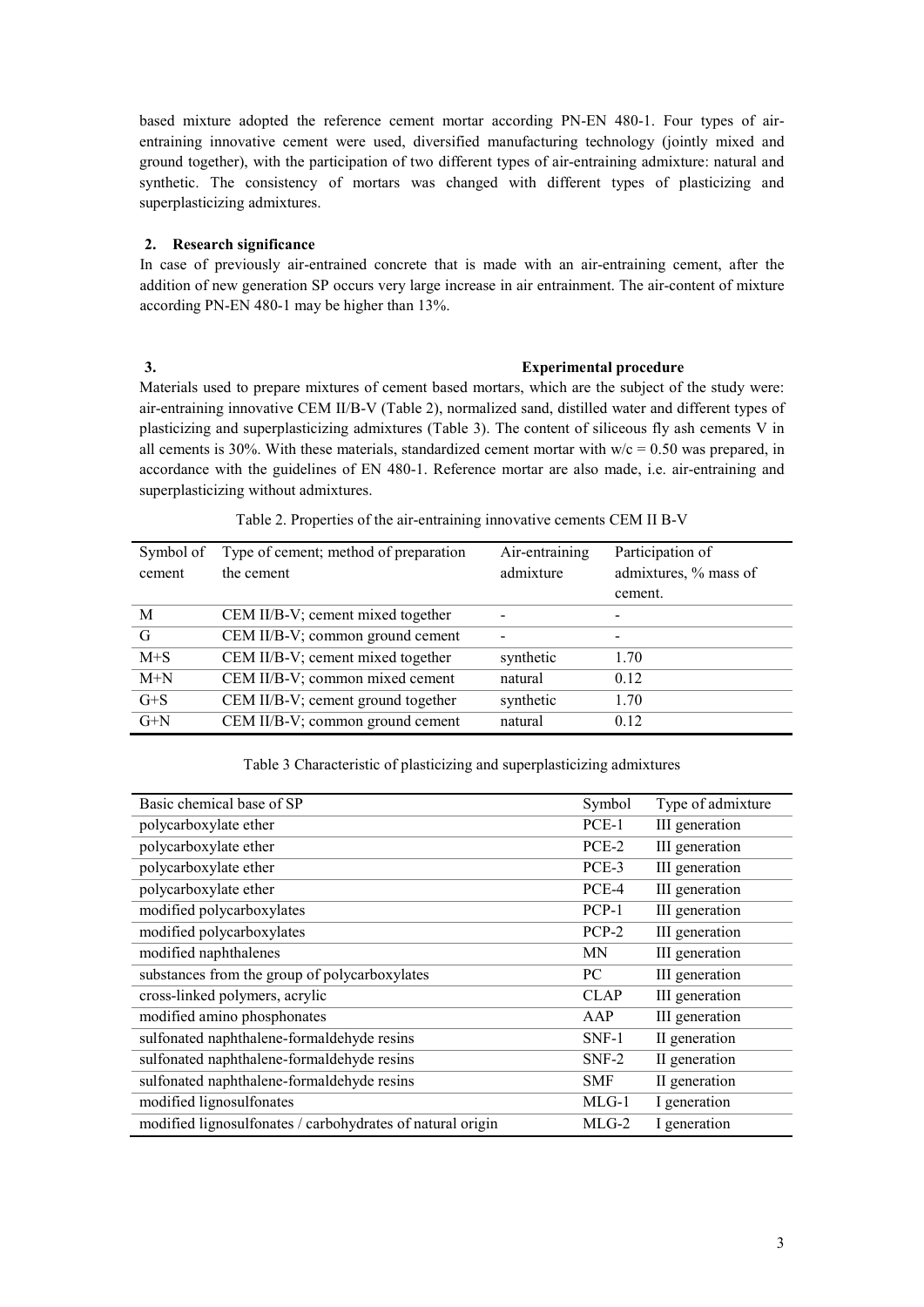In the first step of the test, the goal was to analyze four available AEAs for their air entraining compatibility, the air void system and the air stability. EN 206 for XF classes has specified ranges of air content between 4% and 7%. Commonly, around 4.5% to 6.5% air content is required in concrete for freeze-thaw resistance in Poland. Nonetheless, in mortar only fine aggregates are used, because of the absence of coarse aggregates the air content in mortar is roughly twice of that in concrete at the same condition. Thus, in the mortar test air content of about 10-11% was aimed at as the normal condition. After trial and error tests, it was concluded that at a dosage around 0.12% and 1.70 by weight of cement all of these two AEAs can entrain a total air content of around 10-11% (Table 2).

The aim of the second stage of the study was the choice of the type and the quantity of plasticizers and superplasticizers to the air content of mortar was approximately similar to that of the reference mortar, i.e. without plasticizing and superplasticizing admixtures. The liquid plasticizing and superplasticizing admixture dosed with the mixing water, in accordance with recommendation of EN 480-1. While plasticizing and superplasticizing admixture in powder form were dispensed with cement, according to the manufacturer's recommendations. Table 4 summarizes the required amounts of admixtures necessary to liquidate the mortar a comparable degree. In most cases the greatest degree of fluidity of mortars was obtained which is important, maintaining the stability of the mortar. The consistency of the mortars was determined according to EN 1015-3, while the air-content according to EN 1015-7. Ambient temperature during testing mortar was  $20^{\circ}$ C $\pm$ 1°C. The relative air humidity was about 50%.

| Symbol of   | M        | G      | $M+S$     | $G + S$   | $M+N$        | $G+N$   |
|-------------|----------|--------|-----------|-----------|--------------|---------|
| cement      |          |        |           |           |              |         |
| Method of   | Cement   | Common | Cement    | Common    | Cement mixed | Common  |
| preparation | mixed    | ground | mixed     | ground    | together     | ground  |
| the cement  | together | cement | together  | cement    |              | cement  |
| AEA         |          |        | synthetic | synthetic | natural      | Natural |
| PCE-1       | 0.44     | 0.44   | 0.86      | 0.81      | 0.87         | 1.20    |
| PCE-2       | 0.45     | 0.53   | 2.00      | 2.00      | 2.00         | 2.06    |
| PCE-3       | 0.46     | 0.56   | 1.61      | 1.47      | 1.62         | 1.33    |
| PCE-4       | 0.44     | 0.44   | 3.00      | 2.66      | 2.74         | 2.56    |
| PCP-1       | 0.46     | 0.45   | 1.25      | 1.45      | 1.25         | 0.97    |
| PCP-2       | 0.44     | 0.46   | 1.70      | 1.65      | 1.63         | 1.62    |
| <b>MN</b>   | 0.32     | 0.44   | 0.62      | 0.62      | 0.62         | 0.44    |
| PC          | 0.44     | 0.44   | 1.08      | 0.90      | 1.00         | 0.90    |
| <b>CLAP</b> | 0.46     | 0.46   | 1.63      | 1.02      | 1.64         | 1.04    |
| AAP         | 0.46     | 0.45   | 3.08      | 3.10      | 3.11         | 3.05    |
| $SNF-1$     | 0.96     | 1.72   | 2.15      | 2.19      | 2.19         | 2.44    |
| $SNF-2$     | 0,92     | 1.80   | 1.87      | 2.26      | 1.90         | 2.34    |
| <b>SMF</b>  | 1.62     | 1.69   | 3.15      | 3.26      | 3.45         | 3.44    |
| $MLG-1$     | 1.60     | 1.72   | 4.44      | 4.24      | 4.08         | 4.27    |
| $MLG-2$     | 1.63     | 1.64   | 4.51      | 4.27      | 4.71         | 4.22    |

Table 4 The amounts of admixtures used in research; % mass of CEM II/B-V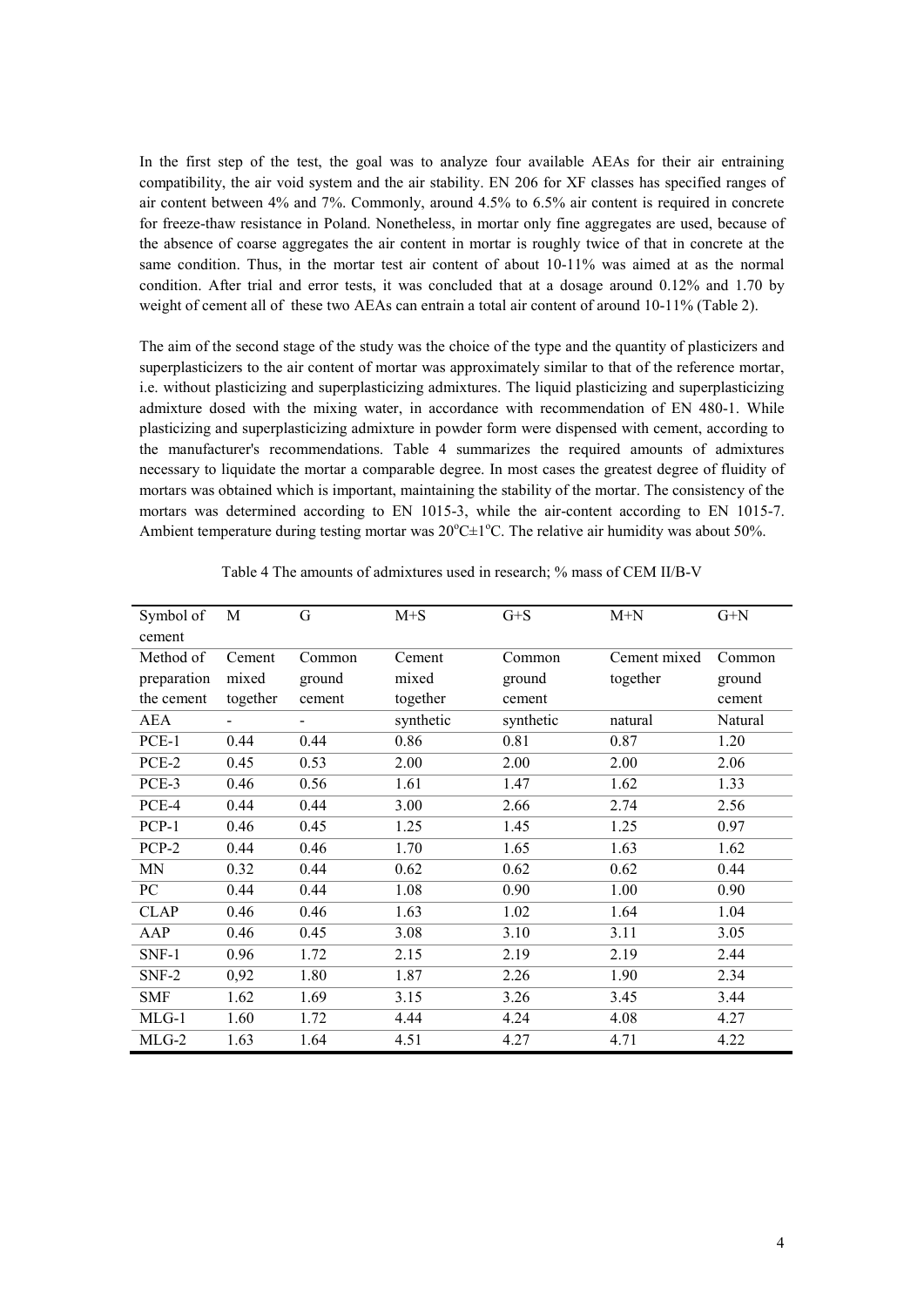#### **4. Test results and discussion**

Surface-active agents can be classified according to the type of polar (hydrophobic) group in their molecules: anionic agents, cationic agents, amphoteric agents (Cullum D.C., 1994). There are three groups of AEAs: wood-derived products, vegetables acids, and synthetic detergents. Air entraining agents (AEAs), which can be based on natural resins (for example vinsol) or synthetic surfactants, were added to the concrete mix to enhance the controlled quantity of air in the form of microscopic bubble in cement paste. From the first usage of air-entertainers until now, many various types of air-entertainers have been established. However, disregarding of what kind of air-entertainers, they all have similar properties or functions, that is, all of them are influential surfactants. Research results presented in publication ([Kqlaots I., et al., 2004](https://www.researchgate.net/publication/223719423_Size_distribution_of_burned_carbon_in_coal_fly_ash_and_its_implications?el=1_x_8&enrichId=rgreq-1e2414c3b435bb5acfa0a57271403cda-XXX&enrichSource=Y292ZXJQYWdlOzI5MDM5MjcxNjtBUzozMTc0ODMyMDQ5NzI1NDVAMTQ1MjcwNTMwMjY0OQ==)) show that the natural admixture aeration is more powerful than synthetic one because the natural admixture participation is much smaller than the synthetic in cement. Commercially available air-entraining agents are generally manufactured from chemically complex raw materials, and the final products may consist of blends of these raw materials plus other raw materials or chemicals, hence it is challenging to define air-entraining agents chemically except by rather broad classification. Wood-derived products and synthetic detergent, two types of most frequently used airentraining agents are described here. The aim of using AEAs is to get more balanced and uniform air bubbles with small sizes homogeneously distributed in the cement paste. Synthetic detergents allow for quick production of air bubbles in concrete, these bubbles tend to be coarser than those produced using wood-derived materials. While their primary application has been for foaming agents, some are also used as air-entraining agents. Generally speaking, the synthetic ones produce air quicker than the organic ones; yet, the organic ones have better compatibility with other admixtures than the synthetic ones (Whiting D.A., et al., 1998). The synthetic detergents have been blended with water-reducing agents to generate water-reducing/air-entraining agents. The synthetic agents were more active in lowering the surface tension of cement filtrate than their vinsol resin counterparts. The synthetic agents decrease while surface tension plays an important role in production of all sizes of bubbles, other factors may be responsible for formation of large bubbles and prevent formation of smaller bubbles in synthetic admixtures. More comprehensive research is needed to thoroughly understand this phenomenon.

Figures 1 and 2 show the results of measurements of the air content in mortars. These results show that some of the new generations of superplasticizers significantly increase the volume of air in the previously air-entrained cement based mortar. This is probably perhaps the particles of slag are finer than cement. Replacing cement with SCMs is kind of improving the fineness of the cementitious materials which stabilizes the air bubbles better. The SCM particles usually have higher surface areas than Portland cement grains.



Figure 1 Comparison of air content in the non-air-entrained mortar containing superplasticizers according to the type of cement and admixtures.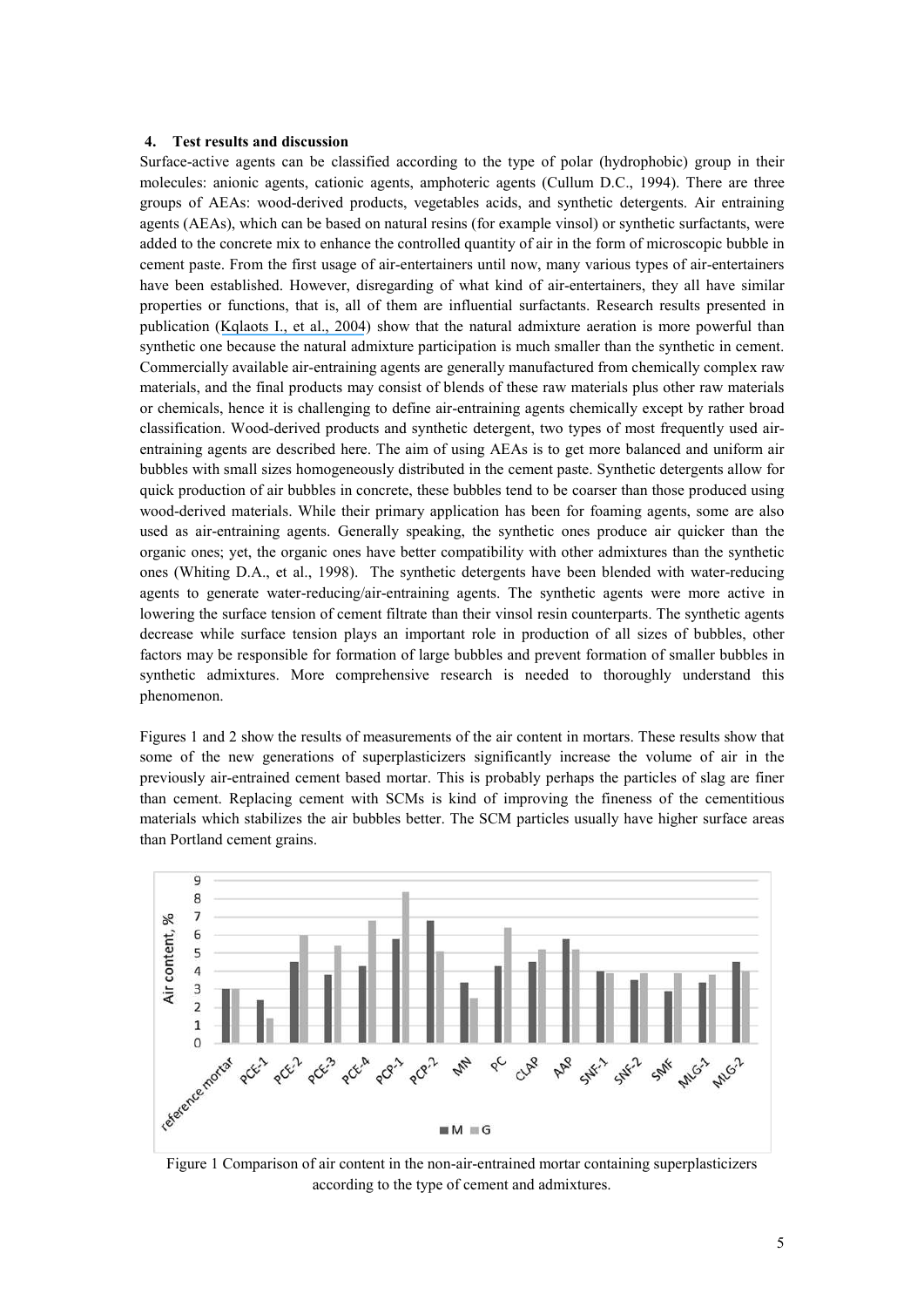

Figure 2 Comparison of air content in the air-entrained mortar containing superplasticizers according to the type of cement and admixtures.

Especially the latest generation admixtures significantly increase air content. It happens that the air content increases three times compared to previously aerated mortar (Figure 2). Many inorganic electrolytes and polar organic materials effect the foaming ability of surfactants. The impact of other chemical admixtures for air entrainment is complex. Generally, most organic chemical admixture can enhance the air entrainment. The test results showed in 错误! 未找到引用源。 show that the superplasticizer can reduce the surface tension of water in a similar way as admixture (AEA).



Figure 3 Influence of polycarboxylate based superplasticizer (PCP) and air-entraining admixture (AEA) on surface tension of water (Szwabowski J., Łaźniewska-Piekarczyk B., 2008).

The results of tests ([Kobayashi M., et al. 1981](https://www.researchgate.net/publication/285738498_Frost_resistance_of_superplasticized_concrete?el=1_x_8&enrichId=rgreq-1e2414c3b435bb5acfa0a57271403cda-XXX&enrichSource=Y292ZXJQYWdlOzI5MDM5MjcxNjtBUzozMTc0ODMyMDQ5NzI1NDVAMTQ1MjcwNTMwMjY0OQ==)) indicated that the different types of high-range waterreducing admixtures influence surface tension, foaming, and stability of air bubbles in a different way. Some types of superplasticizers effect on the surface tension of the liquid phase of the cement paste. The presence of functional groups (oxygen in form of etheric group (-O-), hydroxyl group (-OH) and carboxyl group) produce water surface tension decrease, producing flocculation of associated molecules and increase in moisture of not only grains of cement but also the whole mineral framework (Kucharska L., 2000). The research (Reknes K. and Peterson B.G., 2003) results show that the surface tension changed considerably with time depending on the combination of powder and superplasticizer. The change seems to be caused by the sorption, which includes chemical adsorption, physical adsorption and absorption. Among three kinds of sorption, the absorption of superplasticizer by powder obstructs the function of superplasticizer. The tendency was indicated that the absorption could occur in paste according to fluidity test of paste.

The addition of a superplasticizer (SP) can destabilize the air-void system, but this effect is immensely fluctuating and is especially related to the cement and the air-entraining agent used. The results show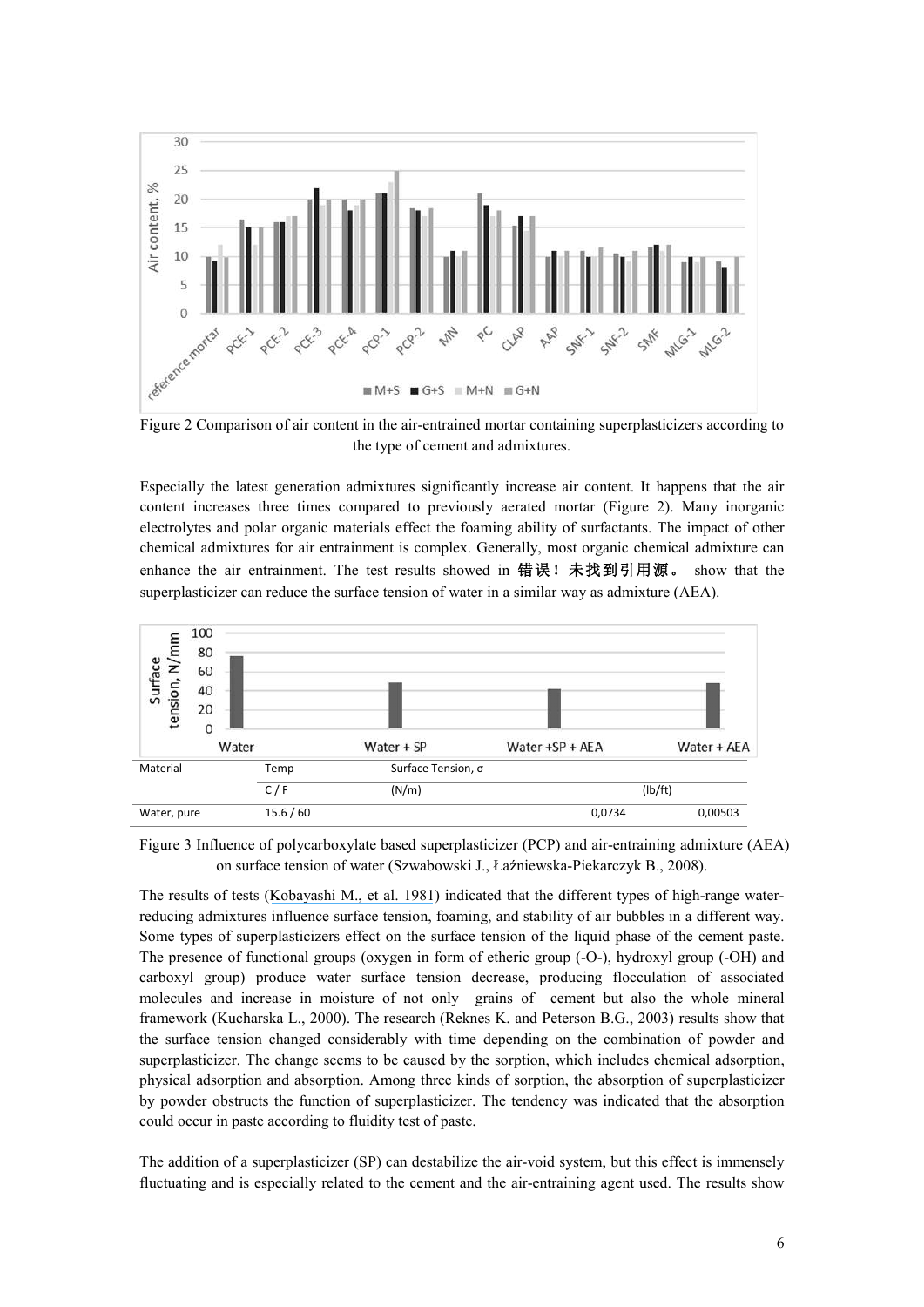that melamine and naphthalene-based superplasticizers can form essential discrepancies in the air content versus the spacing factor relationship. It is concluded that concrete producers must be very careful when using SPs in air-entrained concrete because significant air-void system destabilization can occur without any significant air content variation. In-plant testing is highly recommended to verify the effect of a given combination of cement-air-entraining agent-SP ([Saucier F., et al., 1990](https://www.researchgate.net/publication/279676003_Air-void_stability_part_III_Field_tests_of_superplasticized_concretes?el=1_x_8&enrichId=rgreq-1e2414c3b435bb5acfa0a57271403cda-XXX&enrichSource=Y292ZXJQYWdlOzI5MDM5MjcxNjtBUzozMTc0ODMyMDQ5NzI1NDVAMTQ1MjcwNTMwMjY0OQ==)).

Experimental results (Baalbaki M. and Aitcin P.C., 1994) performed on 12 various combinations of admixtures with a Type 10 (ASTM Type I) Portland cement show that the addition of superplasticizer practically always enhanced the air content without changing the bubble spacing. The only case in which the air bubble spacing was somewhat altered was when the air content of the concrete was lower than 4.5 percent 70 min after batching. In this case, the total air content decreased after the introduction of the superplasticizer, while the spacing factor increased notably. Second Type 10 cement was used to duplicate these results. No significant change was found between the results of the two sets of experiments.

Results (Plante P.K., et al., 1989) demonstrate that superplasticizers can create a significant boost of the value of the spacing factor. The impact of superplasticizers was found to differ significantly with the characteristics of the cement and also with the type of air-entraining admixture.

In the SPs group there are ones that show only dispersion functioning not decreasing surface tension (Ley M.T., et al., 2009). They are: hydrocarboxylen acid salts, sulphonic melamine-formaldehygenic resins, formaldehygenic picodensats salts of beta-naphtalensulphonic acid.

Analysis of the results listed in Figure 2 mixture made of participation of the innovative, air-entraining multi-component cement, first second generation superplasticizers based on modified naphthalene, and then modified phosphoramidate should be used. Action of admixtures mentioned in the second order involves only the steric dispersion - and so the "natural" blockade of polymer without using deflocculating electrostatic phenomena. This results in compatibility with cements that have extremely different properties and compositions, including air-entraining cements. The analyzed results show that the superplasticizers based on polycarboxylate, polycarboxylic ether and acrylate cause a significant increase in the air-content of the air-entrained mortars. In certain cases of cement mortars and less dosage of SP, up to three times.

Many research reports show that high-range water reducers can make some loss of the air content during occasional agitation (Johnston C.D., 1994), (MacInnis C. and Racic D., 1986). The effects of research analyzed in the publication ([Sakai E., et al., 2006](https://www.researchgate.net/publication/222309215_Influence_of_superplasticizers_on_the_hydration_of_cement_and_the_pore_structure_of_hardened_cement?el=1_x_8&enrichId=rgreq-1e2414c3b435bb5acfa0a57271403cda-XXX&enrichSource=Y292ZXJQYWdlOzI5MDM5MjcxNjtBUzozMTc0ODMyMDQ5NzI1NDVAMTQ1MjcwNTMwMjY0OQ==)) suggests that the type SP is also important because of the size and proportions of air pores in air-entrained concrete. This is perhaps attributed to the generation of greater large-size bubbles, which could quickly disappear with time. Also, the large dosage of high-range water reducer could induce extra fluidity and segregation, and thus may cause some loss of entrained air. Higher dosages of SP can drive some of the entrained air-voids to coalesce resulting in enhanced spacing factor for a given air content ([Pigeon M., et al., 1989](https://www.researchgate.net/publication/279676046_Air-void_Stability_Part_I_Influence_of_Silica_Fume_and_Other_Parameters?el=1_x_8&enrichId=rgreq-1e2414c3b435bb5acfa0a57271403cda-XXX&enrichSource=Y292ZXJQYWdlOzI5MDM5MjcxNjtBUzozMTc0ODMyMDQ5NzI1NDVAMTQ1MjcwNTMwMjY0OQ==)), (MacInnis C. and Racic D., 1986). Therefore, the air-void system in hardened concrete could be influenced, and the freeze-thaw durability would be decreased (Safiuddin Md., et al. 2006).

Superplasticizers exclude large air voids visible under the microscope but do not greatly interfere with the action of air-entraining admixtures in the creation of small pores. The paper (MacInnis C. and [Racic](https://www.researchgate.net/publication/248355711_The_effect_of_superplasticizers_on_the_entrained_air-void_system_in_concrete?el=1_x_8&enrichId=rgreq-1e2414c3b435bb5acfa0a57271403cda-XXX&enrichSource=Y292ZXJQYWdlOzI5MDM5MjcxNjtBUzozMTc0ODMyMDQ5NzI1NDVAMTQ1MjcwNTMwMjY0OQ==) [D., 1986](https://www.researchgate.net/publication/248355711_The_effect_of_superplasticizers_on_the_entrained_air-void_system_in_concrete?el=1_x_8&enrichId=rgreq-1e2414c3b435bb5acfa0a57271403cda-XXX&enrichSource=Y292ZXJQYWdlOzI5MDM5MjcxNjtBUzozMTc0ODMyMDQ5NzI1NDVAMTQ1MjcwNTMwMjY0OQ==)) deals with the effect of two different superplasticizers (Mighty and Melment) on the air-void system parameters generated by two various air-entraining agents (NVR and Darex), when the superplasticizer is added about 40 minutes after the concrete has been batched and mixed. A notable drop in air content was noticed with corresponding reductions in total air-void surface areas and increases in air-void spacing factors.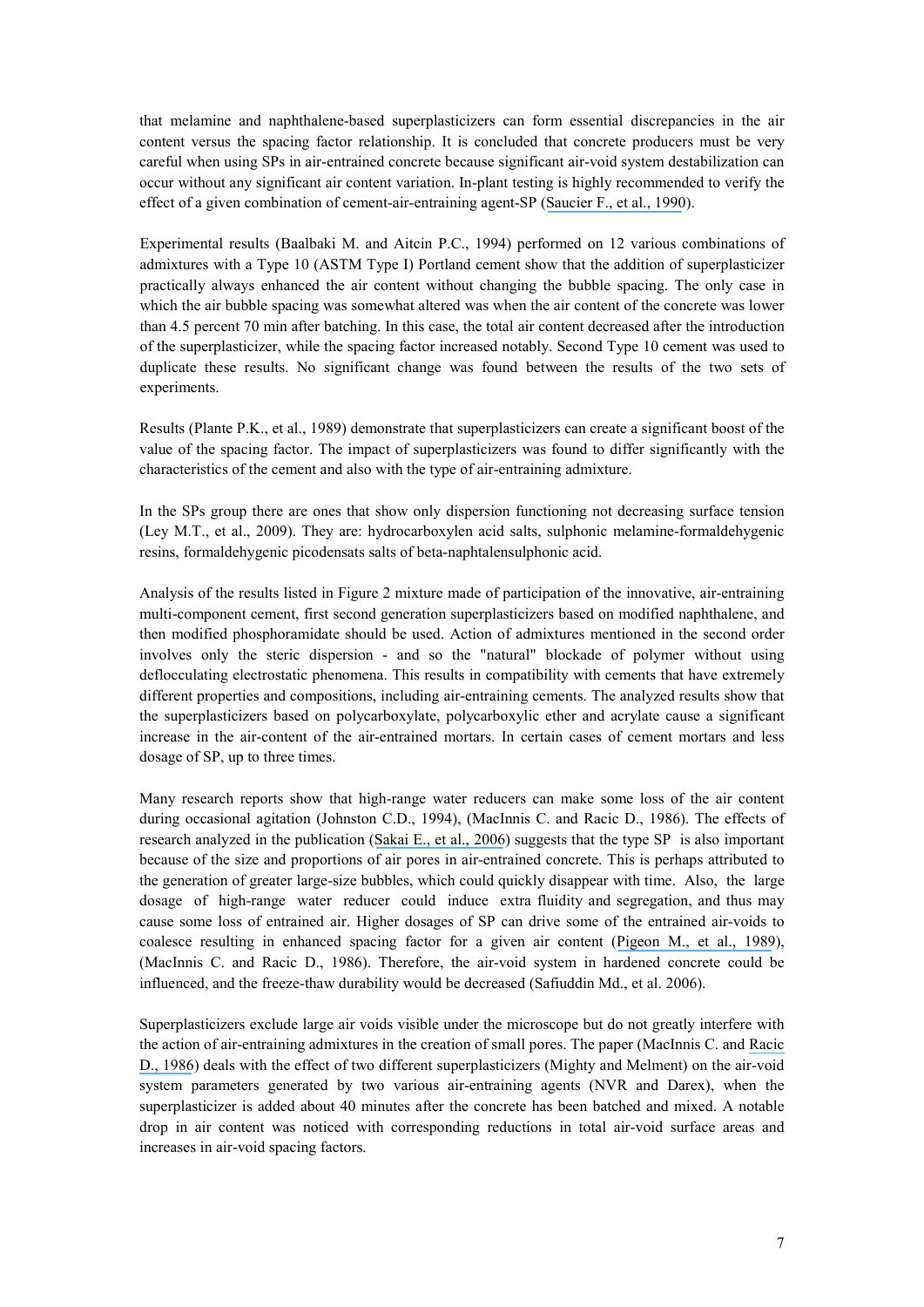As presented by the research ([Mather B., 1979](https://www.researchgate.net/publication/253107821_Tests_of_high-range_water-reducing_admixtures?el=1_x_8&enrichId=rgreq-1e2414c3b435bb5acfa0a57271403cda-XXX&enrichSource=Y292ZXJQYWdlOzI5MDM5MjcxNjtBUzozMTc0ODMyMDQ5NzI1NDVAMTQ1MjcwNTMwMjY0OQ==)) the addition of high range water reducers to air entrained concrete enhances the spacing factor and reduces the specific surface area of the air void system. Yet, present study's results suggest that the effects of synthetic agents on the air void system are independent of the effects of high range water reducers.

Tests (Gorzelańczyk T. and Hoła J., 2011) have shown that the pore structure evidently depends on the superplasticizer added to the concrete mix. When superplasticizer, based on a combination of polycarboxylans and viscosity, bonding and hardening regulators, is added to concrete mix, the structure of the achieved concrete is characterized by more beneficial parameters than those characterizing the structure of the concrete made from the concrete mix to which superplasticizer based on polycarboxylic ether was added.

The results show that the distribution of the air-void diameters is effected by the nature of the airentraining agent but not by the usage of a superplasticizer (Pleau R. et al., 1990). Hence, clashing information on the freeze-thaw resistance of superplasticized concrete is given in the literature. For this reason, the Research Centre of the German Cement Industry instigated a broad research program. Superplasticizers based on melamine and naphthalene sulfonates were used in the main program and lignosulfate-based products in a subsidiary program. Some of these consisted of de-airing agents. The air-void distribution and the spacing factor were measured as well as the freeze-thaw resistance with deicing chemicals. When superplasticizers were used in a high-workability air-entrained concrete, the amount of pores with a diameter up to  $300 \mu m$  declined, while the content of pores larger than  $500 \mu m$ and the bubble spacing factor enhanced. Small pores coalesced and created larger pores. Although the air content of the fresh concrete was satisfactory, the superplasticized concrete sometimes had a spacing factor above 0.20 mm. Due to this fact, concrete with superplasticizers did not always have decent freeze-thaw resistance. An effect due to the type of superplasticizer could not be distinguished, while the de-airing agents of the superplasticizers had a noticeable effect. Some further tests with plasticizers and retarders show that these admixtures also alter the air-void distribution or air-entrained concrete.

The analysis results shown in Figure 2 indicates that, as recommended admixture of the second generation in the case of air-entraining cement admixture based on the naphthalene and melamine can be identified. The results ([Saucier F., et al., 1990](https://www.researchgate.net/publication/279676003_Air-void_stability_part_III_Field_tests_of_superplasticized_concretes?el=1_x_8&enrichId=rgreq-1e2414c3b435bb5acfa0a57271403cda-XXX&enrichSource=Y292ZXJQYWdlOzI5MDM5MjcxNjtBUzozMTc0ODMyMDQ5NzI1NDVAMTQ1MjcwNTMwMjY0OQ==)) show that melamine and naphthalene-based superplasticizers can form crucial discrepancies in the air content versus the spacing factor relationship. It is concluded that concrete producers must be very careful when using SPs in air-entrained concrete because serious air-void system destabilization can occur without any significant air content variation. In-plant testing is highly recommended to verify the impact of a particular combination of cement-airentraining agent-SP, and a general procedure to do it is proposed.

Comparison of the results from Figures 4-6 demonstrates that the third generation SPs based on modified naphthalenes (MN) provide a good workability of the mortar, no worse than SPs on the basis of a polycarboxylate, polycarboxylate ether, acrylate, or a phosphoramidate.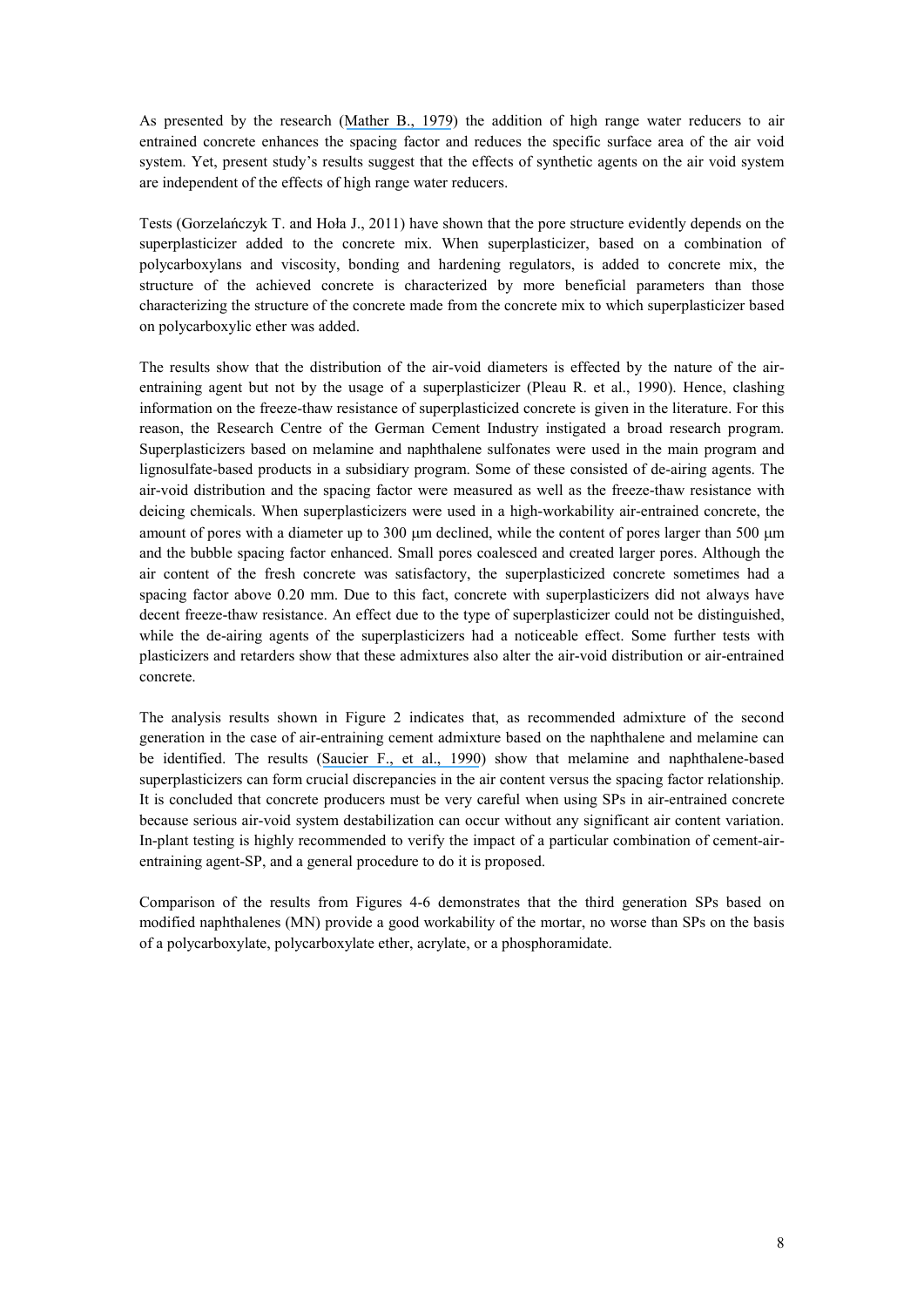

ure 4 Comparison of diameter of the initial flow the non-air-entrained mortar containing superplasticizers according to the type of cement and admixtures. 1 cm =  $0.0109$  yd.







Figure 6 Comparison of diameter of the final flow the non-air-entrained mortar containing superplasticizers according to the type of cement and admixtures. 1 cm = 0.0109 yd.

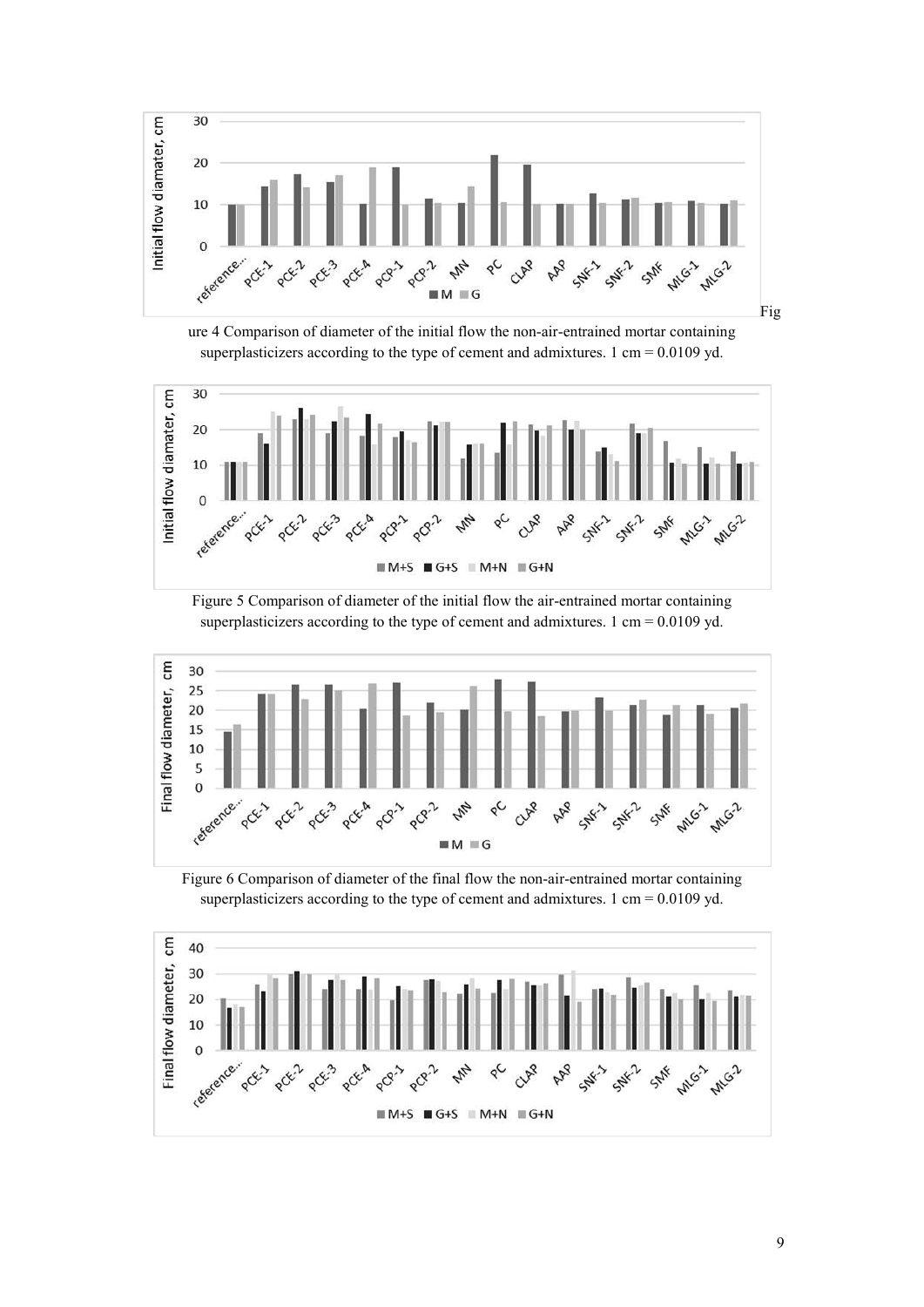Figure 7 Comparison of diameter of the final flow the air-entrained mortar containing superplasticizers according to the type of cement and admixtures. 1 cm =  $0.0109$  yd.

Serious advances have been made in process, production, and application of LS based admixtures. There is a broad range of lignosulphonates available and the performance in concrete differs from basic water reduction and strong retardation to high range water reduction (Reknes K., 2004), (Jun S.D., 2008). With the progress of a new modified lignosulphonate superplasticizer (PLS), it is possible to produce self-compacting concrete (SCC) with such an admixture. With modified lignosulphonate superplasticizers entering the market, its primaryperformance, including workability, retardation and strength, have been researched. However, there is not much information available in the literature on the effect of thesefreshly developed modified lignosulphonate superplasticizers on cement hydration, workability retention and pore structure, in comparison to those of other types of superplasticizers such as naphthalene and polycarboxylate based admixtures and to those of traditional lignosulphonate water reducing admixtures. Thus, the ongoing research was conducted (Reknes K., 2004). Nevertheless, do not combine lignosulfonates (first generation of admixtures) with some air-entraining admixtures.

Certain producer's admixtures in their commercial offer of admixtures plasticizers are also made based on polycarboxylate ether with the addition of a large amount of antifoaming admixture, especially recommended in prefabrication. However, as shown by the analyzed results, the addition of antiadmixtures not always prevents excessive growth of the pre-air entrainment of previously air-entrained mixture.

Research results summarized in Figures 8 and 9 show the lack of relationship between the consistency and air content of the air-entrained and not air-entrained cement based mixtures. According to the authors, to such a wide diversification of commercial superplasticizers, unfounded is to build a mathematical model that binds air content in the mortar and its propagation.



Figure 8 Relation between flow diameter and air content in air-entrained mortar. 1 cm = 0.0109 yd.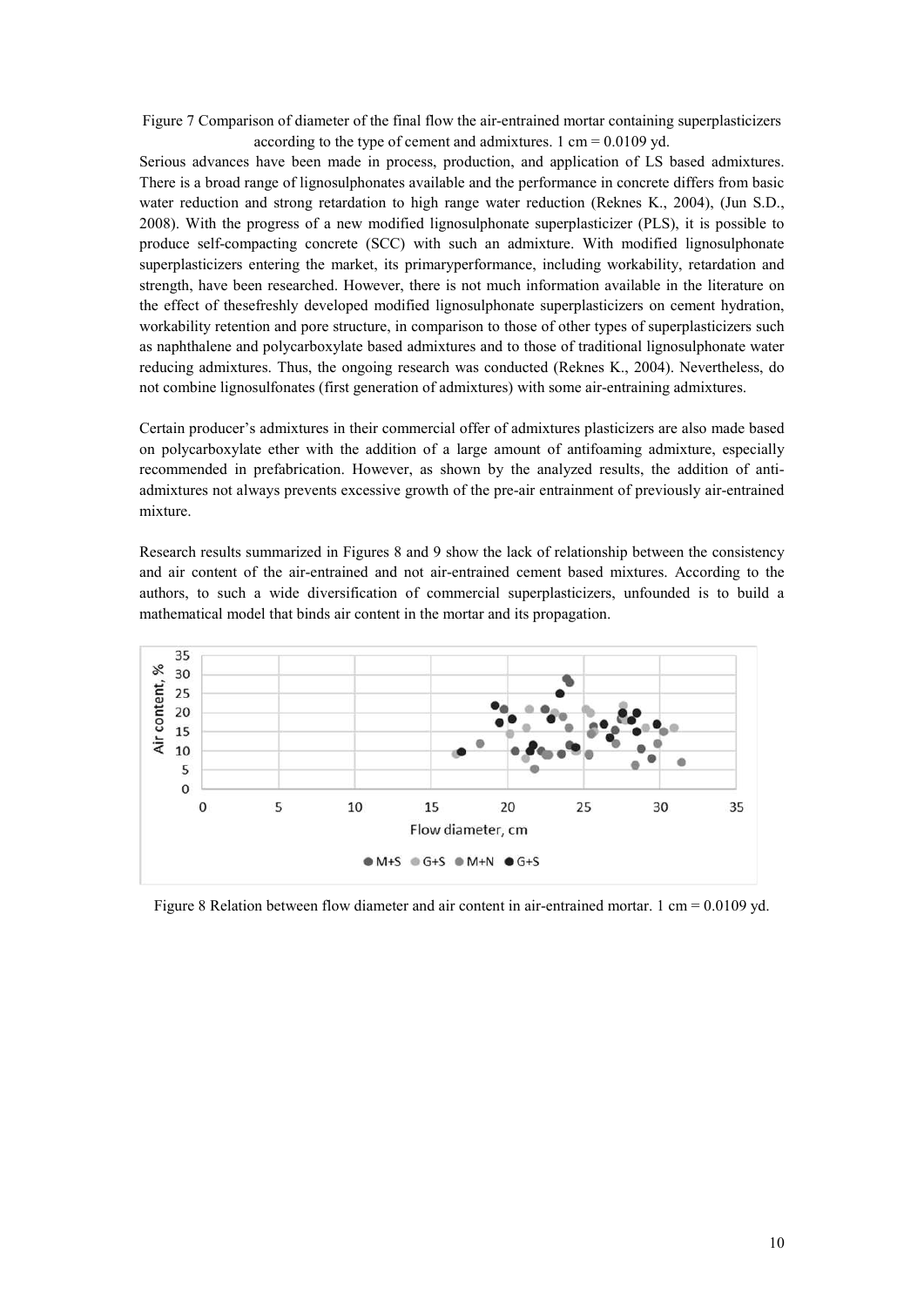

Figure 9 Relation between flow diameter and air content in non-air-entrained mortar. 1 cm = 0.0109 yd.

To finish it can be added, it is impossible to speculate the effects of admixtures interactions with surfactants on air entrainment. The compatibility of the admixtures should be experimentally tested if the effects of such combinations are unknown in advance. Most organic chemical admixtures like superplasticizer can enhance the air entrainment since it can slightly reduce the absorbed AEA molecules on the solid surface by competing with them. Additionally, macromolecular materials may help stabilize the dispersed air bubbles. Moreover, some high-range water reducers themselves may have the air-entraining potential. However, the adding of straight calcium chloride may tend to limit the number of entrained air due to the precipitation of surfactants in the solution by creation of insoluble salts (Lianxiang D., Folliard K.J., 2005). Other admixtures like retards, accelerators, etc., have negligible effect on the air entrainment. Yet, today there are many types of AEAs like wood-derived acid salts AEA, vegetable oil acids AEA and synthetic detergents AEA, which may react with chemical admixtures. This adds the difficulty on the study of the impact of chemical admixtures on the air entrainment. The compatibility of the admixtures should be experimentally tested if the effects of such combinations are unknown in advance. In view of the obtained results of the research it can be concluded that the compatibility of admixtures SP and the AEA and cement can be checked only when they occur together. Checking each individual admixture does not take into account their interaction.

# **5. Conclusions**

Within the scope of the research and examined admixtures, it was found that in order to increase the degree of fluidity of previously aerated concrete, made with the participation of innovative airentraining CEM II/B-V, should be:

- For each air-entraining cement the choice of amount and type of plasticizer or superplasticizer, due to the required aeration and consistency of mixture, can be successfully carried out only on the basis of experimental comparison. The condition of compatibility of entraining and superplasticizing admixtures with cement should be verified taking into account their mutual influence of both the consistency and the content of the air in the mixture. It is important to verify their interactions and possible consequences for air-entrainment and mortar consistency, as well as concrete.
- The recommended admixtures in case of the air-entraining CEM II B-V are second generation admixture based on the naphthalene and melamine. In case of a significant increase in the degree of liquidity of concrete mixture, first second generation superplasticizers based on modified naphthalene, and then modified phosphoramidate should be used. The new generation superplasticizers based on polycarboxylate, polycarboxylic ether and acrylate cause a significant increase in the air-content of the air-entrained mortars. In certain cases of cement mortars and less dosage of SP, almost three times.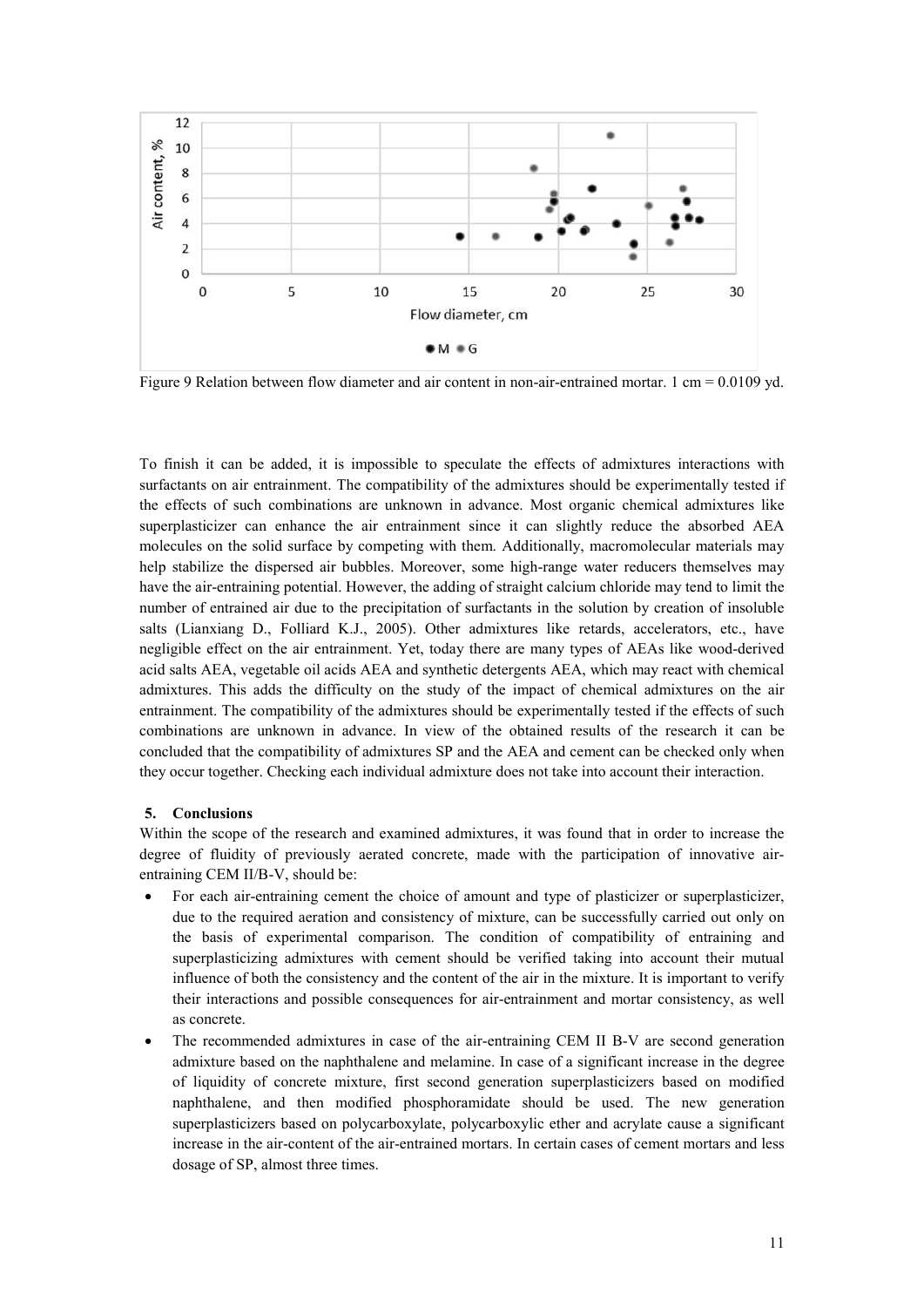#### **Acknowledgements**

The present study was funded by the National Centre for Research and Development Project PBS1/A2/4/2012 pt., Innovative Cement Concrete Aerating".

#### **References**

- [Baalbaki M., Aitcin P.C., 1994. Cement/superplasticizer/air-entraining agent compatibility.](https://www.researchgate.net/publication/286148566_Cementsuperplasticizerair-entraining_agent_compatibility?el=1_x_8&enrichId=rgreq-1e2414c3b435bb5acfa0a57271403cda-XXX&enrichSource=Y292ZXJQYWdlOzI5MDM5MjcxNjtBUzozMTc0ODMyMDQ5NzI1NDVAMTQ1MjcwNTMwMjY0OQ==) *ACI [Special Publication](https://www.researchgate.net/publication/286148566_Cementsuperplasticizerair-entraining_agent_compatibility?el=1_x_8&enrichId=rgreq-1e2414c3b435bb5acfa0a57271403cda-XXX&enrichSource=Y292ZXJQYWdlOzI5MDM5MjcxNjtBUzozMTc0ODMyMDQ5NzI1NDVAMTQ1MjcwNTMwMjY0OQ==)*, 148.
- Cullum D.C., 1994. Introduction to Surfactant Analysis. Blackie Academic & Professional, an imprint of Chapman & Hall, Glasgow, UK.
- [Freeman E., Gao Y., Hurt R., Suuberg E., 1997. Interaction of carbon-containing fly ash with](https://www.researchgate.net/publication/222856884_Interactions_of_carbon-containing_fly_ash_with_commercial_air-entraining_admixtures_for_concrete?el=1_x_8&enrichId=rgreq-1e2414c3b435bb5acfa0a57271403cda-XXX&enrichSource=Y292ZXJQYWdlOzI5MDM5MjcxNjtBUzozMTc0ODMyMDQ5NzI1NDVAMTQ1MjcwNTMwMjY0OQ==) [commercial air-entraining admixtures for concrete, Fuel, 76, 8, 761–765.](https://www.researchgate.net/publication/222856884_Interactions_of_carbon-containing_fly_ash_with_commercial_air-entraining_admixtures_for_concrete?el=1_x_8&enrichId=rgreq-1e2414c3b435bb5acfa0a57271403cda-XXX&enrichSource=Y292ZXJQYWdlOzI5MDM5MjcxNjtBUzozMTc0ODMyMDQ5NzI1NDVAMTQ1MjcwNTMwMjY0OQ==)
- Gebler S., Klieger P., 1983. Effect of Fly Ash on the Air-Void Stability of Concrete. Fly Ash, Silica Fume, Slag and other Mineral By-Products in Concrete. *Publication ACI* SP-79-5, 103-142.
- Gorzelańczyk T., Hoła J., 2011. [Pore structure of self-compacting concretes made using different](https://www.researchgate.net/publication/257678073_Pore_structure_of_self-compacting_concretes_made_using_different_superplasticizers?el=1_x_8&enrichId=rgreq-1e2414c3b435bb5acfa0a57271403cda-XXX&enrichSource=Y292ZXJQYWdlOzI5MDM5MjcxNjtBUzozMTc0ODMyMDQ5NzI1NDVAMTQ1MjcwNTMwMjY0OQ==) superplasticizers, *[Archives of Civil and Mechanical Engineering,](https://www.researchgate.net/publication/257678073_Pore_structure_of_self-compacting_concretes_made_using_different_superplasticizers?el=1_x_8&enrichId=rgreq-1e2414c3b435bb5acfa0a57271403cda-XXX&enrichSource=Y292ZXJQYWdlOzI5MDM5MjcxNjtBUzozMTc0ODMyMDQ5NzI1NDVAMTQ1MjcwNTMwMjY0OQ==)* 11, 3, 611-621.
- Johnston C.D., 1994. Deicer Salt Scaling Resistance and Chloride Permeability, *Concrete International*, 16, 8, 48-55.
- Jun S.D., 2008. Effect of newly developed lignosulphonate superplasticizer on properties of cement pastes and mortars (Doctoral dissertation).
- [Kjellsen K., Atlassi E., 1999. Pore structure of cement silica fume system](https://www.researchgate.net/publication/223024369_Pore_structure_of_cement_silica_fume_system_Presence_of_hollow-shell_pores?el=1_x_8&enrichId=rgreq-1e2414c3b435bb5acfa0a57271403cda-XXX&enrichSource=Y292ZXJQYWdlOzI5MDM5MjcxNjtBUzozMTc0ODMyMDQ5NzI1NDVAMTQ1MjcwNTMwMjY0OQ==) Presence of hollow-shell pores. *[Cement and Concrete Research](https://www.researchgate.net/publication/223024369_Pore_structure_of_cement_silica_fume_system_Presence_of_hollow-shell_pores?el=1_x_8&enrichId=rgreq-1e2414c3b435bb5acfa0a57271403cda-XXX&enrichSource=Y292ZXJQYWdlOzI5MDM5MjcxNjtBUzozMTc0ODMyMDQ5NzI1NDVAMTQ1MjcwNTMwMjY0OQ==)*, 29, 133-142.
- [Kobayashi M., Nakakuro E., Kodama K., Negami S., 1981. Frost resistance of superplasticized](https://www.researchgate.net/publication/285738498_Frost_resistance_of_superplasticized_concrete?el=1_x_8&enrichId=rgreq-1e2414c3b435bb5acfa0a57271403cda-XXX&enrichSource=Y292ZXJQYWdlOzI5MDM5MjcxNjtBUzozMTc0ODMyMDQ5NzI1NDVAMTQ1MjcwNTMwMjY0OQ==)  concrete. *[ACI Special Publication](https://www.researchgate.net/publication/285738498_Frost_resistance_of_superplasticized_concrete?el=1_x_8&enrichId=rgreq-1e2414c3b435bb5acfa0a57271403cda-XXX&enrichSource=Y292ZXJQYWdlOzI5MDM5MjcxNjtBUzozMTc0ODMyMDQ5NzI1NDVAMTQ1MjcwNTMwMjY0OQ==)*, 68.
- [Kqlaots I., Hurt R.H., Suuberg E.M., 2004. Size distribution of unburned carbon in coal fly ash and its](https://www.researchgate.net/publication/223719423_Size_distribution_of_burned_carbon_in_coal_fly_ash_and_its_implications?el=1_x_8&enrichId=rgreq-1e2414c3b435bb5acfa0a57271403cda-XXX&enrichSource=Y292ZXJQYWdlOzI5MDM5MjcxNjtBUzozMTc0ODMyMDQ5NzI1NDVAMTQ1MjcwNTMwMjY0OQ==) implications, *Fuel,* [83, 1, 223–230.](https://www.researchgate.net/publication/223719423_Size_distribution_of_burned_carbon_in_coal_fly_ash_and_its_implications?el=1_x_8&enrichId=rgreq-1e2414c3b435bb5acfa0a57271403cda-XXX&enrichSource=Y292ZXJQYWdlOzI5MDM5MjcxNjtBUzozMTc0ODMyMDQ5NzI1NDVAMTQ1MjcwNTMwMjY0OQ==)
- Kucharska [L., 2000. Traditional and modern water reducing concrete admixtures,](https://www.researchgate.net/publication/292585314_Traditional_and_modern_water_reducing_concrete_admixtures?el=1_x_8&enrichId=rgreq-1e2414c3b435bb5acfa0a57271403cda-XXX&enrichSource=Y292ZXJQYWdlOzI5MDM5MjcxNjtBUzozMTc0ODMyMDQ5NzI1NDVAMTQ1MjcwNTMwMjY0OQ==) *Cement Wapno Beton,* [2, 46-61.](https://www.researchgate.net/publication/292585314_Traditional_and_modern_water_reducing_concrete_admixtures?el=1_x_8&enrichId=rgreq-1e2414c3b435bb5acfa0a57271403cda-XXX&enrichSource=Y292ZXJQYWdlOzI5MDM5MjcxNjtBUzozMTc0ODMyMDQ5NzI1NDVAMTQ1MjcwNTMwMjY0OQ==)
- Ley M.T., Folliard K.J., Hover K.C., [2009. The physical and chemical characteristics of the shell of air](https://www.researchgate.net/publication/222255485_The_physical_and_chemical_characteristics_of_the_shell_of_air-entrained_bubbles_in_cement_paste?el=1_x_8&enrichId=rgreq-1e2414c3b435bb5acfa0a57271403cda-XXX&enrichSource=Y292ZXJQYWdlOzI5MDM5MjcxNjtBUzozMTc0ODMyMDQ5NzI1NDVAMTQ1MjcwNTMwMjY0OQ==)[entrained bubbles in cement paste.](https://www.researchgate.net/publication/222255485_The_physical_and_chemical_characteristics_of_the_shell_of_air-entrained_bubbles_in_cement_paste?el=1_x_8&enrichId=rgreq-1e2414c3b435bb5acfa0a57271403cda-XXX&enrichSource=Y292ZXJQYWdlOzI5MDM5MjcxNjtBUzozMTc0ODMyMDQ5NzI1NDVAMTQ1MjcwNTMwMjY0OQ==) *Cement and Concrete Research*, 39, 417–425.
- Lianxiang D., Folliard [K.J., 2005. Mechanisms of air entrainment in concrete,](https://www.researchgate.net/publication/222975255_Mechanisms_of_air_entrainment_in_concrete?el=1_x_8&enrichId=rgreq-1e2414c3b435bb5acfa0a57271403cda-XXX&enrichSource=Y292ZXJQYWdlOzI5MDM5MjcxNjtBUzozMTc0ODMyMDQ5NzI1NDVAMTQ1MjcwNTMwMjY0OQ==) *Cement and Concrete Research,* [35, 8, 1463-1471.](https://www.researchgate.net/publication/222975255_Mechanisms_of_air_entrainment_in_concrete?el=1_x_8&enrichId=rgreq-1e2414c3b435bb5acfa0a57271403cda-XXX&enrichSource=Y292ZXJQYWdlOzI5MDM5MjcxNjtBUzozMTc0ODMyMDQ5NzI1NDVAMTQ1MjcwNTMwMjY0OQ==)
- MacInnis C., Racic [D., 1986. The effect of superplasticizers on the entrained air-void system in](https://www.researchgate.net/publication/248355711_The_effect_of_superplasticizers_on_the_entrained_air-void_system_in_concrete?el=1_x_8&enrichId=rgreq-1e2414c3b435bb5acfa0a57271403cda-XXX&enrichSource=Y292ZXJQYWdlOzI5MDM5MjcxNjtBUzozMTc0ODMyMDQ5NzI1NDVAMTQ1MjcwNTMwMjY0OQ==)  concrete, *[Cement and Concrete Research](https://www.researchgate.net/publication/248355711_The_effect_of_superplasticizers_on_the_entrained_air-void_system_in_concrete?el=1_x_8&enrichId=rgreq-1e2414c3b435bb5acfa0a57271403cda-XXX&enrichSource=Y292ZXJQYWdlOzI5MDM5MjcxNjtBUzozMTc0ODMyMDQ5NzI1NDVAMTQ1MjcwNTMwMjY0OQ==)*, 16, 3, 345-352.
- Mather B., 1979. [Tests of High Range Water Reducing Admixtures, Superplasticizers in Concrete, SP-](https://www.researchgate.net/publication/253107821_Tests_of_high-range_water-reducing_admixtures?el=1_x_8&enrichId=rgreq-1e2414c3b435bb5acfa0a57271403cda-XXX&enrichSource=Y292ZXJQYWdlOzI5MDM5MjcxNjtBUzozMTc0ODMyMDQ5NzI1NDVAMTQ1MjcwNTMwMjY0OQ==)62, *[American Concrete Institute](https://www.researchgate.net/publication/253107821_Tests_of_high-range_water-reducing_admixtures?el=1_x_8&enrichId=rgreq-1e2414c3b435bb5acfa0a57271403cda-XXX&enrichSource=Y292ZXJQYWdlOzI5MDM5MjcxNjtBUzozMTc0ODMyMDQ5NzI1NDVAMTQ1MjcwNTMwMjY0OQ==)*, 157-166.
- Mosquet M. 2003. New generation admixtures, *Budownictwo Technologie Architektura,* Special Publication.
- Pigeon M., Plante P., Plante M., 1989. [Air-Void Stability, Part I: Influence of Silica Fume and Other](https://www.researchgate.net/publication/279676046_Air-void_Stability_Part_I_Influence_of_Silica_Fume_and_Other_Parameters?el=1_x_8&enrichId=rgreq-1e2414c3b435bb5acfa0a57271403cda-XXX&enrichSource=Y292ZXJQYWdlOzI5MDM5MjcxNjtBUzozMTc0ODMyMDQ5NzI1NDVAMTQ1MjcwNTMwMjY0OQ==) Parameters, *ACI Materials Journal*[, 86, 5, Sept.-Oct., 482-490.](https://www.researchgate.net/publication/279676046_Air-void_Stability_Part_I_Influence_of_Silica_Fume_and_Other_Parameters?el=1_x_8&enrichId=rgreq-1e2414c3b435bb5acfa0a57271403cda-XXX&enrichSource=Y292ZXJQYWdlOzI5MDM5MjcxNjtBUzozMTc0ODMyMDQ5NzI1NDVAMTQ1MjcwNTMwMjY0OQ==)
- Plante P.K., Pigeon M., Saucier [F., 1989. Air-Void Stability, Part II: Influence of Superplasticizers and](https://www.researchgate.net/publication/279676140_Air-void_stability_Part_II_Influence_of_superplasticizers_and_cement?el=1_x_8&enrichId=rgreq-1e2414c3b435bb5acfa0a57271403cda-XXX&enrichSource=Y292ZXJQYWdlOzI5MDM5MjcxNjtBUzozMTc0ODMyMDQ5NzI1NDVAMTQ1MjcwNTMwMjY0OQ==) Cement, *[ACI Materials Journal](https://www.researchgate.net/publication/279676140_Air-void_stability_Part_II_Influence_of_superplasticizers_and_cement?el=1_x_8&enrichId=rgreq-1e2414c3b435bb5acfa0a57271403cda-XXX&enrichSource=Y292ZXJQYWdlOzI5MDM5MjcxNjtBUzozMTc0ODMyMDQ5NzI1NDVAMTQ1MjcwNTMwMjY0OQ==)*, 86, 6.
- Pleau R. et al., 1990. Air voids in concrete: A study of the influence of superplasticizers by means of scanning electron microscopy and optical microscopy, *ACI Special Publication,* 122.
- Reknes K., 2004. The performance of a new lignosulphonate plasticizing admixture and its sensitivity to cement composition, 29th Conference on Our World In Concrete and Structures, Singapore, 441- 447.
- Reknes K., Peterson B.G., 2003. Self-Compacting Concrete with Lignosulphonate Based Superplasticizer, 3rd International Self-Compacting Concrete, Reykjavik, 184-189.
- Safiuddin Md., et al. 2006. Air-void Stability in Fresh Self-consolidating Concretes Incorporating Rice Husk Ash, *Advances in Engineering Structures, Mechanics & Construction*. Springer Netherlands, 129-138.